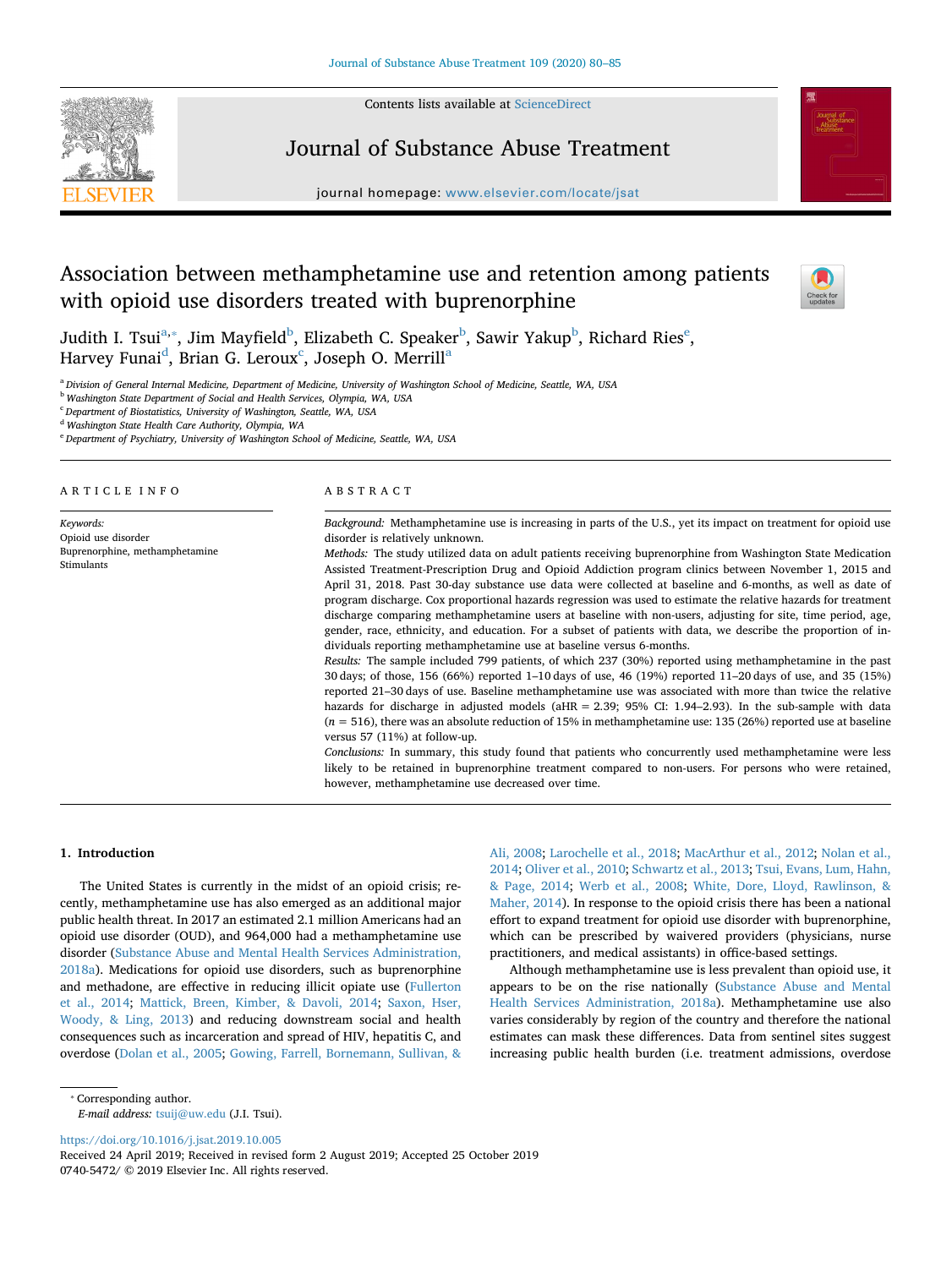and law enforcement interventions) due to methamphetamine use in states west of the Mississippi ([Artigiani, Hsu, McCandlish, & Wish,](#page-4-8) [2018\)](#page-4-8). Concurrent use of heroin and methamphetamine appears to be increasing on the West coast [\(Al-Tayyib, Koester, Langegger, & Raville,](#page-4-9) [2017;](#page-4-9) [Glick et al., 2018](#page-4-10)). Among persons who inject drugs, the practice of mixing heroin and methamphetamines has been associated with overdose risk [\(Al-Tayyib et al., 2017\)](#page-4-9). It is unclear how methamphetamine use impacts treatment outcomes among persons who are treated with medications for opioid use disorders. Some studies have demonstrated negative impacts of other substance use (e.g., cocaine, methamphetamines, and cannabis) on buprenorphine treatment retention ([Bhatraju et al., 2017;](#page-4-11) [Gryczynski et al., 2014;](#page-4-12) [Hser et al., 2014](#page-4-13); [Weinstein et al., 2017\)](#page-5-6), although not all studies demonstrate worse outcomes ([Cunningham et al., 2008](#page-4-14); [Soeffing, Martin, Fingerhood,](#page-5-7) [Jasinski, & Rastegar, 2009](#page-5-7); [Stein, Cioe, & Friedmann, 2005](#page-5-8)). It is also unknown whether patterns of methamphetamine use change over time among persons who are treated for opioid use disorders with buprenorphine. Prior research suggests buprenorphine treatment is associated with reduced methamphetamine craving ([Salehi, Emadossadat,](#page-4-15) [Kheirabadi, Maracy, & Sharbafchi, 2015\)](#page-4-15), and cocaine use was shown to decline over time among persons living with HIV who were treated with buprenorphine [\(Fiellin et al., 2011\)](#page-4-16).

The current study was conducted to assess the association between methamphetamine use and treatment retention among patients receiving treatment for opioid use disorders with buprenorphine, and to describe changes in methamphetamine that occurred over time with treatment. We hypothesized that individuals receiving buprenorphine treatment for opioid use disorders who were also users of methamphetamines at baseline would have lower rates of treatment retention compared with non-users of methamphetamines. For the subset of patients who had 6-month follow-up data on substance use, we also describe the change in methamphetamine use compared to baseline.

# **2. Materials and methods**

# *2.1. Study sample/data source*

The sample was comprised of adult patients 18 years of age or older who initiated buprenorphine treatment in a Washington State Medication Assisted Treatment-Prescription Drug and Opioid Addiction (WA-MAT-PDOA) program clinic between November 1, 2015 and April 31, 2018. WA-MAT-PDOA was a 3-year Substance Abuse and Mental Health Services Administration (SAMHSA) funded project intended to expand access to medications for opioid use disorder in Washington State through partnerships with Harborview Medical Center (HMC) and Evergreen Treatment Services (ETS), a federally certified opioid treatment program. The 3 sites were HMC Adult Medicine Clinic (HMC AMC) in Seattle and 2 ETS sites that were located in Hoquiam and Olympia, WA. Hoquiam is a town of approximately 8500 individuals in western WA near the coast, while Olympia, the state capital, lies due south of Seattle at the southern edge of the Puget Sound. The HMC AMC was an office-based program integrated into an urban hospital-based primary care clinic, while the ETS rural-serving sites provided buprenorphine through a telemedicine model. All sites treated adults with heroin and/or prescription opioid use disorders using a collaborative nurse care manager model originally developed in Massachusetts ([Alford et al., 2011;](#page-4-17) [LaBelle, Han, Bergeron, & Samet, 2016\)](#page-4-18). Sites used similar approaches to the frequency of monitoring and visits. Analyses were limited to patients' first treatment episode.

### *2.2. Data collection*

Data were collected as part of program activities using the Government Performance and Results Act (GPRA) Client Outcomes Measures survey [\(SAMHSA, 2017\)](#page-5-9) provided by SAMHSA to track client characteristics and outcomes. The GPRA survey is a structured interview, conducted face-to-face. It was administered to all WA-MAT-PDOA participants by clinic staff during in-person interviews at baseline (i.e., client enrollment in MAT services) and 6 months after enrollment. Participants that had discharged from the program and were unavailable to clinic staff were tracked and interviewed by Washington State program evaluation staff and reimbursed \$20 for follow-up surveys. Staff entered completed surveys into the SAMHSA's Performance Accountability and Reporting System (SPARS), and Washington State project evaluation staff downloaded the data from SPARS to create analytic SAS data files necessary for performance monitoring, including this analysis. GPRA data included demographic characteristics, past 30 day substance use, and prior treatment history. Clinic staff provided data on date of discharge from program and reason for discharge. Patients provided verbal consent for GPRA data collection prior to enrollment, and the Washington State Institutional Review Board determined the project to be exempt from IRB oversight as it was considered program evaluation of an evidence-based practice.

#### *2.3. Measures*

#### *2.3.1. Main dependent variable/outcome*

The primary outcome of interest was time to treatment discharge. Patients were discharged if they had not had an active prescription for buprenorphine and had not had contact with the program for > 30 days. Date of discharge was the day that patients' final buprenorphine prescription was scheduled to end. Patients could leave the program for both voluntary and involuntary reasons. Individuals were considered discharged if they did not return to the clinic and were then considered 'lost to follow-up'; transfer to another addiction treatment program for a higher level of care and death were also considered to be discharges.

# *2.3.2. Main independent variable/predictor*

The main independent variable of interest was self-report of current methamphetamine use at baseline. At intake, patients reported the number of days they had used a given substance in the past 30 days. A dichotomous variable was created for any methamphetamine use based on the patients' endorsement of one or more days of methamphetamine use at intake. Secondary analyses were conducted with methamphetamine use as a categorical variable with the following categories of past 30 day use: none, 1–10 days, 11–20 days, and 21–30 days.

# *2.3.3. Additional covariates*

Other variables for analysis included age, gender, clinic site, period of enrollment in treatment (in 6-month increments to account for changes in clinical policies), race (black, white, Asian, Hawaiian/ Pacific Islander, American Indian/Alaskan Native, multi-race, and other), ethnicity (Hispanic/Latino v. non-Hispanic/non-Latino), education level (less than high school, high school, some college, bachelor's degree or higher), transfer from another program already on buprenorphine, and past 30 day use of other non-methamphetamine substances (non-prescribed opioids, cannabis, alcohol, and benzodiazepines).

## *2.4. Statistical analysis*

Descriptive statistics were used to characterize demographics and baseline patterns of substance use in the sample overall and by program site. The association between baseline methamphetamine use and time to discharge was assessed using Kaplan-Meier survival curves with statistical significance assessed by the log-rank test. Survival time was defined as time from induction or enrollment date to earliest date of discharge or July 2018. Project data collection ended July 2018; therefore retention times were censored after this time. Patients who died or were lost to follow-up were considered "discharged" as per outcome definition. Cox proportional hazards regression was used to estimate the relative hazards for treatment discharge comparing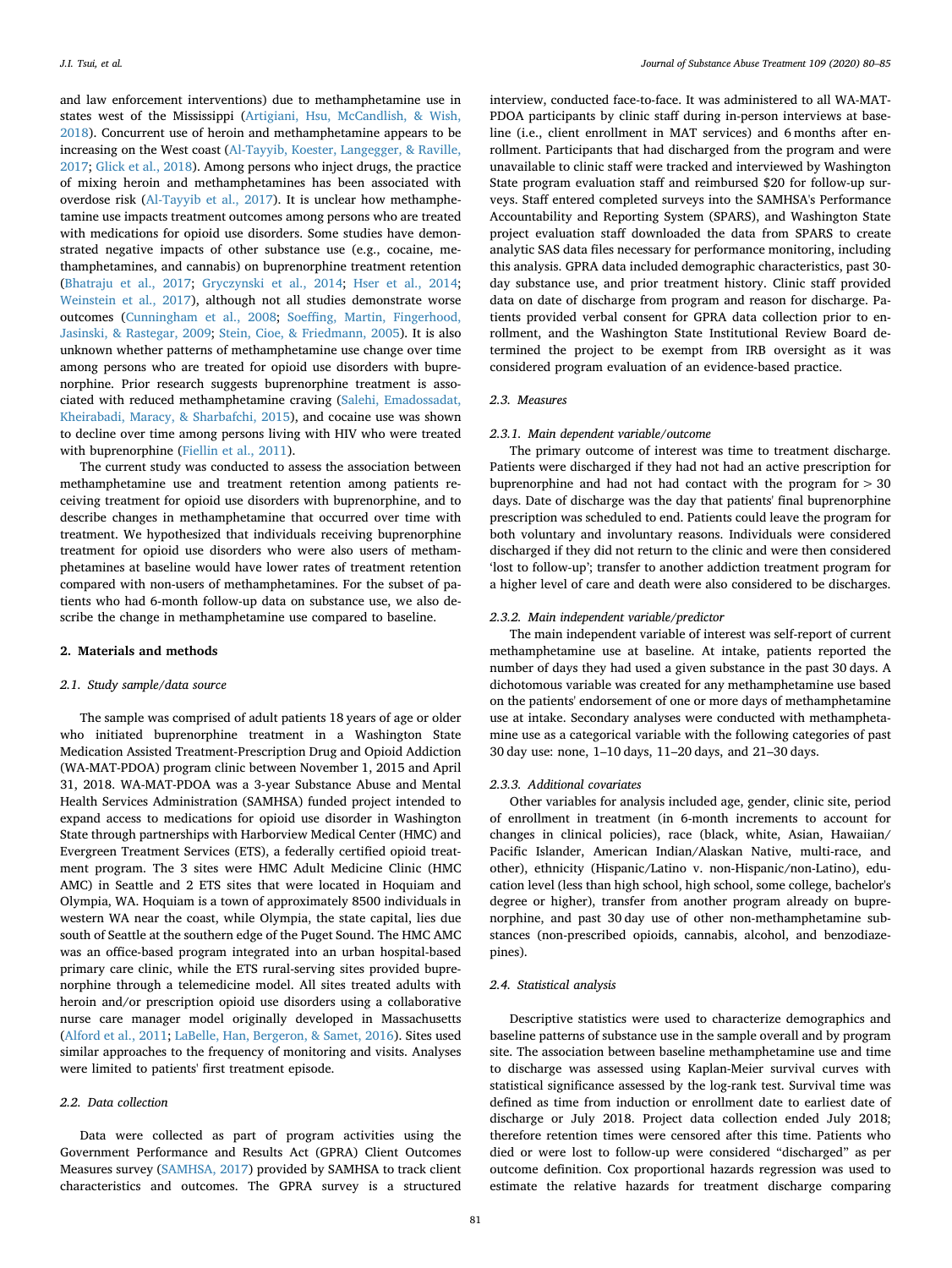methamphetamine users with non-users and adjusting for baseline covariates (age, gender, race, ethnicity, education, time period, and clinic site), which were specified "a priori". We chose not to adjust for other substance use, as our primary question of interest was whether the presence of baseline methamphetamine use in a patient initiating treatment with buprenorphine is a marker for future non-retention. We were not seeking to answer the question of whether methamphetamine use was independently associated with retention after excluding effects from other substances. Adjusted hazard ratios (AHR) and 95% confidence intervals (CI) are reported. Sensitivity analyses were conducted using Cox regression models adjusting for site only as well as site plus each covariate (age, gender, race, ethnicity, education, and time period) separately. Subgroup analyses were conducted to assess effect modification (i.e., interaction) for time period, age, gender, race, and ethnicity. Cox models were checked for violation of the proportional hazards assumption by assessing scaled Schoenfeld residuals and logminus-log survival plots for patterns of non-proportionality.

Exploratory analyses were conducted to describe the proportion of individuals reporting methamphetamine use at baseline compared to the 6-month follow-up GPRA survey. In addition, in a sub-sample of persons who reported methamphetamine use at baseline we describe 1) the frequency of reporting no methamphetamine use at 6-month followup and 2) the change in frequency of use of methamphetamines in past 30 days (mean, SD, IQR) at 6 months compared to baseline.

All analyses were performed using SAS statistical software version 9.4. ([SAS Institute Inc, 2013\)](#page-5-10)

# **3. Results**

The sample included 799 unique individuals who received treatment with buprenorphine for opioid use disorder at 1 of the 3 sites. [Table 1](#page-2-0) summarizes baseline demographic factors, buprenorphine treatment status, and substance use for the total sample and by site. Overall, slightly less than half (44%) of the sample were women, the mean age was  $38$  ( $\pm$  SD12.2), and the majority were white (80%). Most (58%) had a high school education or less. Only a quarter transferred into the program already on a buprenorphine prescription, which typically occurred after inpatient addiction treatment with buprenorphine initiated. Demographic factors were similar among the two ETS sites; compared to the ETS sites, the HMC patients were older and more often male, black, and having a bachelor's degree or higher. Overall among sites, the most common non-opioid substance reported used in the past 30 days at baseline was cannabis (40%) followed by methamphetamines (30%); for the HMC AMC site only alcohol was slightly more common than methamphetamine use (38% v. 31%). Among the 237 participants who reported using methamphetamine in the past 30 days, 156 (66%) reported 1–10 days of use, 46 (19%) reported 11–20 days of use, and 35 (15%) reported 21–30 days of use. The most common route of administration of methamphetamine use was smoking (72.6%), followed by intravenous use (21.1%), oral (3.4%) and intranasal use (2.9%).

[Fig. 1](#page-3-0) shows the Kaplan-Meier survival curves for time to discharge for methamphetamine users and non-users with 95% confidence bands. Methamphetamine users had significantly shorter treatment duration, being more likely to discharge or drop out early in treatment, i.e. immediately within the first 3 months. The probability of survival (i.e. retention) within the first 90, 180 and 365 days for methamphetamine non-users was 0.80, 0.63 and 0.56, respectively, compared to 0.54, 0.36 and 0.27 among methamphetamine users. The causes for non-retention were: loss to follow-up (65%), transfers to other programs (including for higher level of care) (27%), clinic discharges (4%), known incarceration (2%), death (1%) and other (1%). [Table 2](#page-3-1) demonstrates results from the Cox proportional hazards models adjusted for site, time period, age, gender, race, ethnicity, and education. These multivariate models were based on the analytic sample of 768 participants with complete data. Baseline reports of any past 30 day use of

### <span id="page-2-0"></span>**Table 1**

|                       | Baseline demographic characteristic and history of prior treatment overall and |  |  |  |
|-----------------------|--------------------------------------------------------------------------------|--|--|--|
| by site $(n = 799)$ . |                                                                                |  |  |  |

| Characteristic                    | HMC <sup>a</sup><br>$(n = 282)$ | ETS site $A^b$<br>$(n = 260)$ | $ETS$ site $Bc$<br>$(n = 257)$ | Total<br>$(n = 799)$ |
|-----------------------------------|---------------------------------|-------------------------------|--------------------------------|----------------------|
| Time period, n (%)                |                                 |                               |                                |                      |
| 11/1/15-4/30/16                   | 45 (16%)                        | 29 (11%)                      | 34 (13%)                       | 108 (14%)            |
| 5/1/16-10/31/16                   | 61 (22%)                        | 63 (24%)                      | 67 (26%)                       | 191 (24%)            |
| 11/1/16-4/30/17                   | 52 (18%)                        | 47 (18%)                      | 44 (17%)                       | 143 (18%)            |
| 5/1/17-10/31/17                   | 71 (25%)                        | 72 (28%)                      | 66 (26%)                       | 209 (26%)            |
| 11/1/17-4/30/18                   | 53 (19%)                        | 49 (19%)                      | 46 (18%)                       | 148 (19%)            |
| Age (yrs), mean (SD)              | 41.3 (13.0)                     | 36.6 (12.1)                   | 35.7 (10.7)                    | 38.0 (12.2)          |
| Male gender, n (%)                | 183 (65%)                       | 129 (50%)                     | 133 (52%)                      | 445 (56%)            |
| Missing                           | $0(0\%)$                        | $1(0\%)$                      | $0(0\%)$                       | 1 (0%)               |
| Race, n (%)                       |                                 |                               |                                |                      |
| Black                             | 35 (12%)                        | d                             | d                              | 48 (6%)              |
| Asian                             |                                 | d                             | d                              | 13 (2%)              |
| Native Hawaiian/                  | đ                               | d                             | d                              | 12 (2%)              |
| Pacific Islander                  |                                 |                               |                                |                      |
| White                             | 200 (71%)                       | 218 (84%)                     | 220 (86%)                      | 638 (80%)            |
| American Indian                   | d                               | 25(10%)                       | d                              | 46 (6%)              |
| More than one race                | 20 (7%)                         | d                             | d                              | 27 (3%)              |
| Other                             |                                 | d                             | d                              | 12 (2%)              |
| Missing                           | 2(1%)                           | $1(0\%)$                      | $0(0\%)$                       | $3(0\%)$             |
| Hispanic ethnicity, n (%)         | 24 (9%)                         | 16 (6%)                       | 19 (7%)                        | 59 (7%)              |
| Missing                           | $0(0\%)$                        | $1(0\%)$                      | $0(0\%)$                       | 1 (0%)               |
| Education, n (%)                  |                                 |                               |                                |                      |
| Less than high school             | 45 (16%)                        | 54 (21%)                      | 40 (16%)                       | 139 (17%)            |
| High school                       | 78 (28%)                        | 112 (43%)                     | 135 (53%)                      | 325 (41%)            |
| Some college                      | 24 (9%)                         | d                             | A                              | 40 (5%)              |
| Bachelor's degree or              | 119 (42%)                       | 81 (31%)                      | 65 (25%)                       | 265 (33%)            |
| higher                            |                                 |                               |                                |                      |
| Missing                           | 16 (6%)                         | 4(2%)                         | 10 (4%)                        | 30 (4%)              |
| Buprenorphine transfer, n         | 42 (15%)                        | 65 (25%)                      | 91 (35%)                       | 198 (25%)            |
| (9/0)                             |                                 |                               |                                |                      |
| Past 30 day                       | 87 (31%)                        | 89 (34%)                      | 61 (24%)                       | 237 (30%)            |
| methamphetamine                   |                                 |                               |                                |                      |
| use                               |                                 |                               |                                |                      |
| Missing                           | 15 (5%)                         | 4(2%)                         | 10 (4%)                        | 29 (4%)              |
| Past 30 day cannabis use          | 132 (47%)                       | 109 (42%)                     | 82 (32%)                       | 323 (40%)            |
| Missing                           | 15 (5%)                         | 4(2%)                         | 10 (4%)                        | 29 (4%)              |
| Past 30 day alcohol use           | 106 (38%)                       | 48 (18%)                      | 56 (22%)                       | 210 (26%)            |
| Missing                           | 16 (6%)                         | 4(2%)                         | 10 (4%)                        | 30 (4%)              |
| Past 30 day<br>benzodiazepine use | 36 (13%)                        | 13 (5%)                       | 15 (6%)                        | 64 (8%)              |
| Missing                           | 15 (5%)                         | 4(2%)                         | 10 (4%)                        | 29 (4%)              |
| Past 30 day cocaine use           | 43 (15%)                        | đ                             | d                              | 52 (7%)              |
| Missing                           | 15 (5%)                         | 3(1%)                         | 9(4%)                          | 27 (3%)              |

<span id="page-2-1"></span>a HMC = Harborview Medical Center, Seattle, WA.

<span id="page-2-2"></span>b ETS site A = Evergreen Treatment Services South Sound Clinic, Olympia, WA.

<span id="page-2-3"></span>c ETS Site B = Evergreen Treatment Services Hoquiam Clinic, Hoquiam, WA.

<span id="page-2-4"></span><sup>d</sup> Due to privacy concerns, cell values are suppressed when there are 11 or fewer observations or if a combination of cell values can be used to calculate the number of observations in a suppressed cell.

methamphetamine was associated with a more than two times greater relative hazards for non-retention (HR = 2.39; 95% CI: 1.94-2.93), and a model that used the 4-level covariate for frequency of methamphetamine found that the magnitude of the effect size increased with increased frequency of past 30 day use ([Table 2](#page-3-1)). In models that were adjusted for each individual covariate, the estimates for hazards ratios were similar, ranging from 2.43 to 2.50 (see Supplemental Tables in Appendix). Finally, we conducted analyses to test for effect modification (i.e., interaction) in sub-groups (time period, age, gender, race, and ethnicity). We found no significant interactions at a  $p < 0.05$  significance level.

Of the 799 participants included in the study sample, 517 participants completed a 6-month follow-up survey, of which one person was missing baseline data on methamphetamine use. In this sub-sample with baseline and follow-up survey data on methamphetamine use (*n* = 516), there was an absolute reduction of 15% in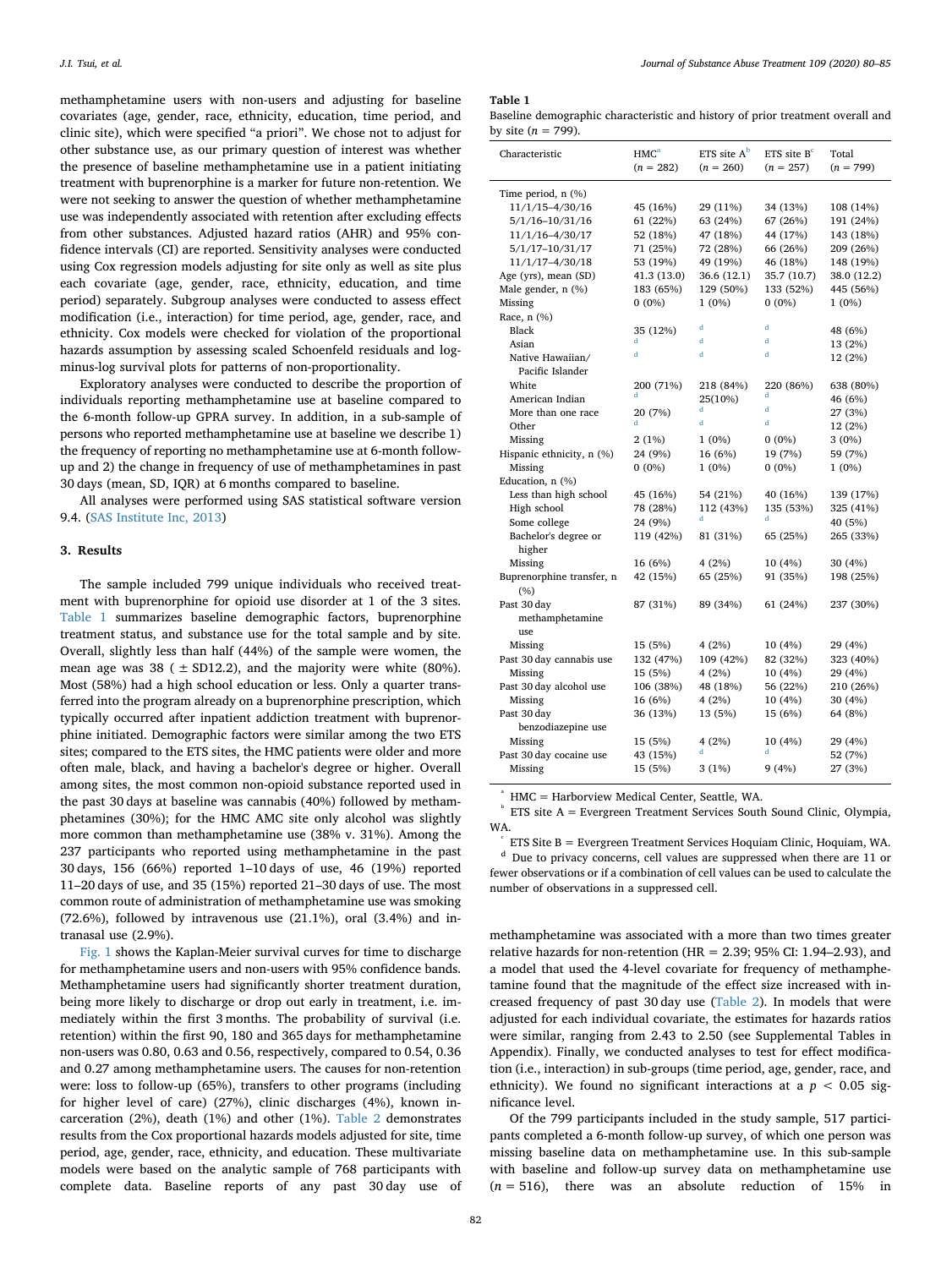<span id="page-3-0"></span>

**Fig. 1.** Kaplan-Meier survival curves for methamphetamine users and non-users with 95% confidence bands  $(n = 770)$ .

# <span id="page-3-1"></span>**Table 2**

Estimates of hazard ratios for non-retention associated with past 30 day methamphetamine use at baseline: results from Cox proportion[a](#page-3-2)l hazards regression analysis ( $n = 768$ ).<sup>8</sup>

| Model                                                | Hazard Ratio<br>(95% CI) |
|------------------------------------------------------|--------------------------|
| Any methamphetamine use<br>Days used methamphetamine | $2.39(1.94 - 2.93)$      |
| None                                                 | Reference                |
| $1 - 10$                                             | $2.05(1.63 - 2.57)$      |
| $11 - 20$                                            | $3.04(2.12 - 4.23)$      |
| $21 - 30$                                            | $3.61(2.40-5.23)$        |

<span id="page-3-2"></span><sup>a</sup> Adjusted for site, time period, age, gender, race, ethnicity, and education; sample includes 768 with complete data.

methamphetamine use reported: 57 (11%) reported using methamphetamines at follow-up, compared to 135 (26%) at baseline. Among those participants who used methamphetamines at baseline  $(n = 135)$ , 98 (73%) reported no longer using at the 6-month follow-up survey. Of those 367 participants who did not use methamphetamines at baseline, 19 (5%) had initiated methamphetamine use at the 6-month survey. Overall, methamphetamine use decreased on average by 6.10 days  $($   $\pm$  SD 9.11) among baseline users.

### **4. Discussion**

This study evaluated the effect of methamphetamine use on treatment retention among patients receiving buprenorphine for opioid use disorders at three SAMHSA-funded programs in Washington State. Results demonstrated that methamphetamine use was relatively common among these patients engaging in treatment for opioid use disorders: at baseline, slightly less than one-third (30%) reported that they were also current users of methamphetamines. Methamphetamine use was significantly associated with lower retention in buprenorphine treatment. Patients who reported baseline use of methamphetamine had a > 2-fold relative hazard for not being retained in treatment, with most treatment discharges occurring within the first 6–8 months of treatment and primarily due to loss to follow-up. On a positive note, over time there appeared to be reductions in methamphetamine use among these patients who received buprenorphine for OUD.

The results of this study add to the existing reports of adverse health consequences of concurrent methamphetamine and opioid use. Methamphetamine use has been demonstrated to be associated with increased risk for overdose among persons who inject drugs (PWID) [\(Al-](#page-4-9)

[Tayyib et al., 2017](#page-4-9)) and with sexual risk taking and HIV among men who have sex with men (MSM) [\(Nerlander et al., 2018](#page-4-19)). A study of PWID in the Seattle metropolitan area demonstrated that methamphetamine use has been steadily increasing among non-MSM between 2009 and 2017, with 53% of PWID reporting simultaneous injection of heroin and methamphetamine use (i.e., "goofballs") in the most recent year ([Glick et al., 2018\)](#page-4-10). Our study provides additional evidence of the growing burden of methamphetamine use among persons seeking treatment for opioid use disorders in Washington State. Our results can also be contrasted with studies of samples of patients receiving officebased treatment for buprenorphine on the East Coast where cocaine rather than methamphetamine appears to be the most common stimulant used ([Bhatraju et al., 2017](#page-4-11); [Cunningham et al., 2013](#page-4-20); [Weinstein](#page-5-6) [et al., 2017](#page-5-6)).

This study demonstrates that methamphetamine use is associated with increased risk for non-retention for patients who are treated for opioid use disorders with buprenorphine. We are unaware of other studies that have specifically focused on the effects of methamphetamine use on buprenorphine treatment retention. Prior studies on the impact of cocaine use on retention have shown mixed results ([Cunningham et al., 2013](#page-4-20); [Soeffing et al., 2009](#page-5-7); [Weinstein et al., 2017](#page-5-6)). Given that methamphetamine use was not rare in our sample, and it was strongly associated with non-retention, these results underscore the need for additional interventions to be offered early on to improve treatment outcomes in this unique population. As such, buprenorphine treatment programs will need to provide interventions for methamphetamine use as well in the midst of the opioid crisis. Psychosocial treatments such as cognitive behavioral therapy and contingency management have demonstrated efficacy among persons with methamphetamine use disorders in some studies [\(Rawson et al., 2004](#page-4-21); [Roll](#page-4-22) [et al., 2006;](#page-4-22) [Roll, Chudzynski, Cameron, Howell, & McPherson, 2013\)](#page-4-23) and therefore could be considered in this population. However, obtaining financial reimbursement for contingency management for substance use treatment remains a challenge [\(McPherson et al., 2018](#page-4-24)). There are currently no FDA-approved medications for treatment of methamphetamine use disorder. However, a number of pharmacotherapies have been tested and suggest benefits in some studies, and could be considered ([Colfax et al., 2011;](#page-4-25) [Schottenfeld et al., 2018](#page-5-11); [Elkashef et al., 2012;](#page-4-26) [Jayaram-Lindstrom et al., 2008;](#page-4-27) [Ling et al., 2014](#page-4-28)). It is worth noting that the majority (66%) of patients in our study with baseline methamphetamine use reported using 1–10 times in the past month and therefore may not have met criteria for having moderate to severe stimulant use disorder that would typically justify such interventions. Twelve-step meeting attendance has been associated with better outcomes for buprenorphine treated patients; however, there was no benefit associated with requiring meeting attendance as a condition of treatment [\(Monico et al., 2015\)](#page-4-29).

Our results do provide some descriptive evidence that methamphetamine use decreases over time for persons who are treated for OUD with buprenorphine, suggesting benefits of that medication that extend beyond opioids. Another study of persons living with HIV treated with buprenorphine for OUD saw similar declines in cocaine use over time ([Fiellin et al., 2011](#page-4-16)), and a recent study demonstrated decreased craving for methamphetamines with buprenorphine treatment [\(Salehi](#page-4-15) [et al., 2015\)](#page-4-15). Current guidelines for providing medications for OUD released by SAMHSA do not provide explicit instructions on how to treat patients with co-occurring non-opioid substance use disorders, yet do recommend monitoring for other substances [\(Substance Abuse and](#page-5-12) [Mental Health Services Administration, 2018b](#page-5-12)). Our results reinforce the need to provide access to, and maintenance of, buprenorphine treatment for patients who also use methamphetamines, as their polydrug use may decline over time. It may also put into question the need for monitoring for non-opioid/non-buprenorphine substances early in treatment if such information should not prompt action from providers.

This study has a number of limitations. The study sample was comprised of three SAMHSA-funded buprenorphine treatment sites in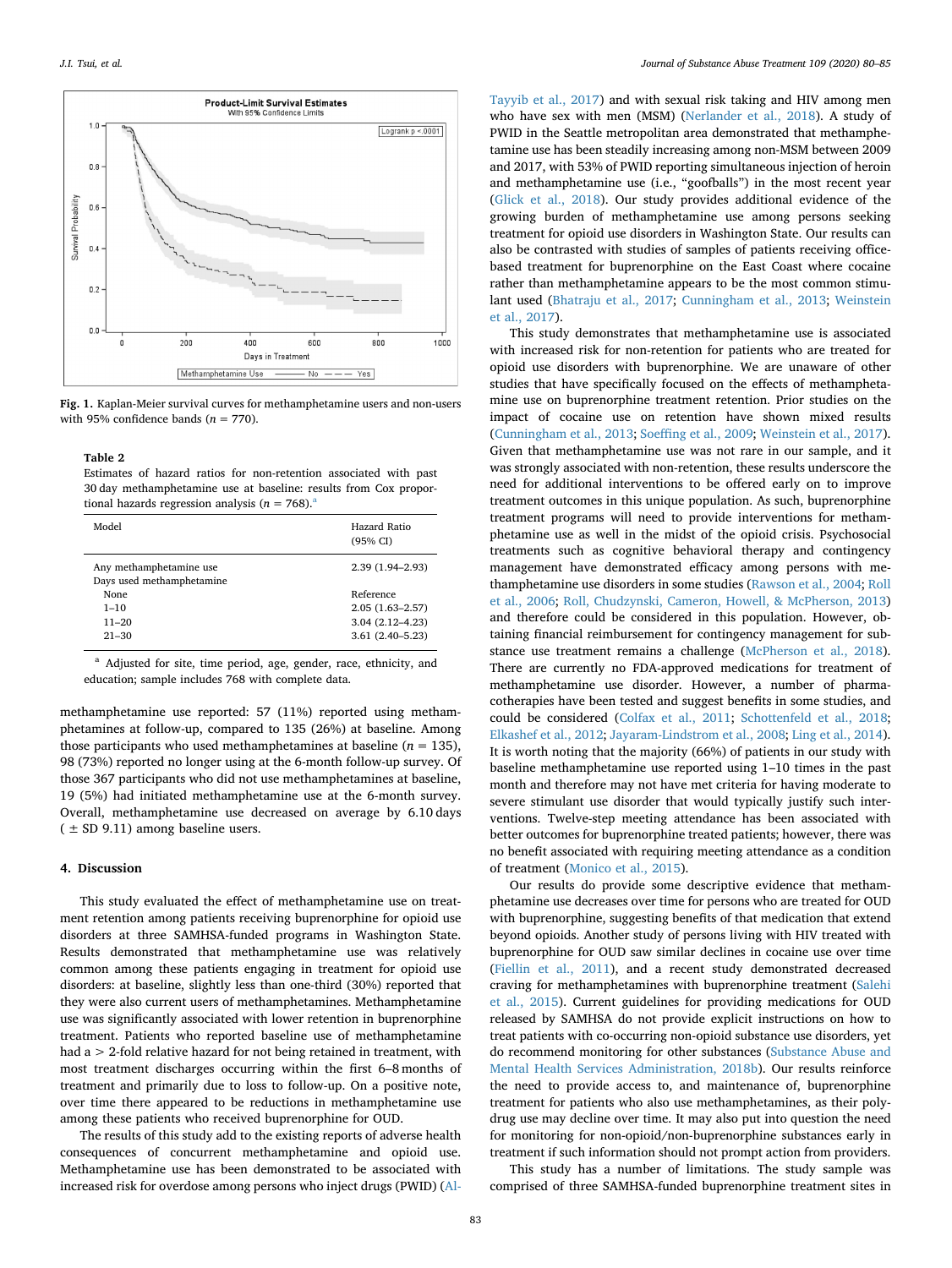Washington State, and therefore, results may not be representative of patients treated in other geographic locations or settings. These data reflect the frequency of methamphetamine use among persons with treated OUD, and therefore should not be construed as representative of the prevalence of methamphetamine use among all patients with OUD. Furthermore, since a small number of participants (15%) were transfers from other buprenorphine programs, methamphetamine use might be under-reported. Our data are observational, and therefore, we cannot assume direct causality in associations. However, our analyses demonstrating a graded "dose response" do provide some suggestion of a causal relationship. Our sample size was fairly robust compared to prior published studies; however, we had limited power for sub-group analyses. Nonetheless, we performed analyses to test for interactions among a limited group of factors and did not detect any substantial interactions. Our data on methamphetamine use over time was restricted to individuals who were not missing 6-month follow-up data (517/799; 65%). Assuming more frequent missing data among methamphetamine users, this would bias our estimates to under-reporting rates of methamphetamine use over time. Our primary outcome of discharge could occur for a variety of reasons, although the most common reason was patient loss to follow-up (65%). Our study does not shed specific information on mechanisms leading to higher likelihood of loss to follow up and discharge among persons who use methamphetamines at baseline. We acknowledge that discharge could be related to a variety of unmeasured factors including those relating to provider judgment and clinic policies. However, we did adjust for site in our models to account for site differences and also adjusted for time period to account for possible changes in clinic policies. We purposefully chose not to adjust for other substance use, as the primary question of interest was whether the presence of baseline methamphetamine use in a patient initiating treatment with buprenorphine is a marker for future non-retention. Further research is needed to confirm our findings and perform additional analyses to understand possible mediators and causal mechanisms.

In summary, this study of persons receiving treatment with buprenorphine for OUD at 3 sites in Washington State found that self-reported use of methamphetamines at baseline was associated with 2-fold greater risk for non-retention in treatment over time. These results underscore the consequences of rising methamphetamine use in parts of the country and how it may impede efforts to engage and retain persons with OUD in buprenorphine treatment. Further research is needed to understand the reasons for non-retention and to develop and test interventions to improve retention among persons with opioid use disorders who use methamphetamines.

# **Funding**

Department of Health and Human Services, Substance Abuse and Mental Health Services Administration Washington Medication Assisted Treatment – Prescription Drug and Opioid Addiction Grant #: 1H79TI026138.

## **Acknowledgment**

The authors wish to gratefully acknowledge the support of Molly Carney, Elsa Tamru, Addy Adwell, and OBOT program staff at all sites.

# **References**

- <span id="page-4-17"></span>[Alford, D. P., LaBelle, C. T., Kretsch, N., Bergeron, A., Winter, M., Botticelli, M., & Samet,](http://refhub.elsevier.com/S0740-5472(19)30250-8/rf0005) [J. H. \(2011\). Collaborative care of opioid-addicted patients in primary care using](http://refhub.elsevier.com/S0740-5472(19)30250-8/rf0005) [buprenorphine: Five-year experience.](http://refhub.elsevier.com/S0740-5472(19)30250-8/rf0005) *Archives of Internal Medicine, 171*, 425–431.
- <span id="page-4-9"></span>[Al-Tayyib, A., Koester, S., Langegger, S., & Raville, L. \(2017\). Heroin and methamphe](http://refhub.elsevier.com/S0740-5472(19)30250-8/rf0010)[tamine injection: An emerging drug use pattern.](http://refhub.elsevier.com/S0740-5472(19)30250-8/rf0010) *Substance Use & Misuse, 52*, [1051–1058](http://refhub.elsevier.com/S0740-5472(19)30250-8/rf0010).
- <span id="page-4-8"></span>[Artigiani, E. E., Hsu, M. H., McCandlish, D., & Wish, E. D. \(2018\).](http://refhub.elsevier.com/S0740-5472(19)30250-8/rf0015) *Methamphetamine: A regional drug crisis.* [College Park, MD: System, N.D.E.W.](http://refhub.elsevier.com/S0740-5472(19)30250-8/rf0015)
- <span id="page-4-11"></span>[Bhatraju, E. P., Grossman, E., Tofighi, B., McNeely, J., DiRocco, D., Flannery, M., & Lee, J.](http://refhub.elsevier.com/S0740-5472(19)30250-8/rf0020) [D. \(2017\). Public sector low threshold office-based buprenorphine treatment:](http://refhub.elsevier.com/S0740-5472(19)30250-8/rf0020) Outcomes at year 7. *[Addiction Science & Clinical Practice, 12](http://refhub.elsevier.com/S0740-5472(19)30250-8/rf0020)*, 7.
- <span id="page-4-25"></span>[Colfax, G. N., Santos, G. M., Das, M., Santos, D. M., Matheson, T., Gasper, J., &](http://refhub.elsevier.com/S0740-5472(19)30250-8/rf0025) [Vittinghoff, E. \(2011\). Mirtazapine to reduce methamphetamine use: A randomized](http://refhub.elsevier.com/S0740-5472(19)30250-8/rf0025) controlled trial. *[Archives of General Psychiatry, 68](http://refhub.elsevier.com/S0740-5472(19)30250-8/rf0025)*, 1168–1175.
- <span id="page-4-14"></span>[Cunningham, C., Giovanniello, A., Sacajiu, G., Whitley, S., Mund, P., Beil, R., & Sohler, N.](http://refhub.elsevier.com/S0740-5472(19)30250-8/rf0030) [\(2008\). Buprenorphine treatment in an urban community health center: What to](http://refhub.elsevier.com/S0740-5472(19)30250-8/rf0030) expect. *[Family Medicine, 40](http://refhub.elsevier.com/S0740-5472(19)30250-8/rf0030)*, 500–506.
- <span id="page-4-20"></span>[Cunningham, C. O., Giovanniello, A., Kunins, H. V., Roose, R. J., Fox, A. D., & Sohler, N.](http://refhub.elsevier.com/S0740-5472(19)30250-8/rf0035) [L. \(2013\). Buprenorphine treatment outcomes among opioid-dependent cocaine users](http://refhub.elsevier.com/S0740-5472(19)30250-8/rf0035) and non-users. *[The American Journal on Addictions, 22](http://refhub.elsevier.com/S0740-5472(19)30250-8/rf0035)*, 352–357.
- <span id="page-4-2"></span>[Dolan, K. A., Shearer, J., White, B., Zhou, J., Kaldor, J., & Wodak, A. D. \(2005\). Four-year](http://refhub.elsevier.com/S0740-5472(19)30250-8/rf0040) [follow-up of imprisoned male heroin users and methadone treatment: Mortality, re](http://refhub.elsevier.com/S0740-5472(19)30250-8/rf0040)[incarceration and hepatitis C infection.](http://refhub.elsevier.com/S0740-5472(19)30250-8/rf0040) *Addiction, 100*, 820–828.
- <span id="page-4-26"></span>[Elkashef, A., Kahn, R., Yu, E., Iturriaga, E., Li, S. H., Anderson, A., & Johnson, B. A.](http://refhub.elsevier.com/S0740-5472(19)30250-8/rf0045) [\(2012\). Topiramate for the treatment of methamphetamine addiction: A multi-center](http://refhub.elsevier.com/S0740-5472(19)30250-8/rf0045) [placebo-controlled trial.](http://refhub.elsevier.com/S0740-5472(19)30250-8/rf0045) *Addiction, 107*, 1297–1306.
- <span id="page-4-16"></span>[Fiellin, D. A., Weiss, L., Botsko, M., Egan, J. E., Altice, F. L., Bazerman, L. B., & O'Connor,](http://refhub.elsevier.com/S0740-5472(19)30250-8/rf0050) [P. G. \(2011\). Drug treatment outcomes among HIV-infected opioid-dependent pa](http://refhub.elsevier.com/S0740-5472(19)30250-8/rf0050)[tients receiving buprenorphine/naloxone.](http://refhub.elsevier.com/S0740-5472(19)30250-8/rf0050) *Journal of Acquired Immune Deficiency Syndromes, 56*[\(Suppl. 1\), S33–S38.](http://refhub.elsevier.com/S0740-5472(19)30250-8/rf0050)
- <span id="page-4-0"></span>[Fullerton, C. A., Kim, M., Thomas, C. P., Lyman, D. R., Montejano, L. B., Dougherty, R. H.,](http://refhub.elsevier.com/S0740-5472(19)30250-8/rf0055) [& Delphin-Rittmon, M. E. \(2014\). Medication-assisted treatment with methadone:](http://refhub.elsevier.com/S0740-5472(19)30250-8/rf0055) [Assessing the evidence.](http://refhub.elsevier.com/S0740-5472(19)30250-8/rf0055) *Psychiatric Services, 65*, 146–157.
- <span id="page-4-10"></span>[Glick, S. N., Burt, R., Kummer, K., Tinsley, J., Banta-Green, C. J., & Golden, M. R. \(2018\).](http://refhub.elsevier.com/S0740-5472(19)30250-8/rf0060) [Increasing methamphetamine injection among non-MSM who inject drugs in King](http://refhub.elsevier.com/S0740-5472(19)30250-8/rf0060) County, Washington. *[Drug and Alcohol Dependence, 182](http://refhub.elsevier.com/S0740-5472(19)30250-8/rf0060)*, 86–92.
- <span id="page-4-3"></span>[Gowing, L., Farrell, M., Bornemann, R., Sullivan, L., & Ali, R. \(2008\). Substitution](http://refhub.elsevier.com/S0740-5472(19)30250-8/rf0065) [treatment of injecting opioid users for prevention of HIV infection.](http://refhub.elsevier.com/S0740-5472(19)30250-8/rf0065) *Cochrane Database [of Systematic Reviews,](http://refhub.elsevier.com/S0740-5472(19)30250-8/rf0065)* Cd004145.
- <span id="page-4-12"></span>[Gryczynski, J., Mitchell, S. G., Jaffe, J. H., O'Grady, K. E., Olsen, Y. K., & Schwartz, R. P.](http://refhub.elsevier.com/S0740-5472(19)30250-8/rf0070) [\(2014\). Leaving buprenorphine treatment: patients' reasons for cessation of care.](http://refhub.elsevier.com/S0740-5472(19)30250-8/rf0070) *[Journal of Substance Abuse Treatment, 46](http://refhub.elsevier.com/S0740-5472(19)30250-8/rf0070)*, 356–361.
- <span id="page-4-13"></span>[Hser, Y. I., Saxon, A. J., Huang, D., Hasson, A., Thomas, C., Hillhouse, M., ... Ling, W.](http://refhub.elsevier.com/S0740-5472(19)30250-8/rf0075) [\(2014\). Treatment retention among patients randomized to buprenorphine/naloxone](http://refhub.elsevier.com/S0740-5472(19)30250-8/rf0075) [compared to methadone in a multi-site trial.](http://refhub.elsevier.com/S0740-5472(19)30250-8/rf0075) *Addiction, 109*, 79–87.
- <span id="page-4-27"></span>[Jayaram-Lindström, N., Hammarberg, A., Beck, O., & Franck, J. \(2008\). Naltrexone for](http://refhub.elsevier.com/S0740-5472(19)30250-8/rf1913) [the treatment of amphetamine dependence: A randomized , placebo-controlled trial.](http://refhub.elsevier.com/S0740-5472(19)30250-8/rf1913) *[Am J Psychiatry. 165](http://refhub.elsevier.com/S0740-5472(19)30250-8/rf1913)*, 1442–1448.
- <span id="page-4-18"></span>[LaBelle, C. T., Han, S. C., Bergeron, A., & Samet, J. H. \(2016\). Office-based opioid](http://refhub.elsevier.com/S0740-5472(19)30250-8/rf0080) [treatment with buprenorphine \(OBOT-B\): Statewide implementation of the](http://refhub.elsevier.com/S0740-5472(19)30250-8/rf0080) [Massachusetts Collaborative Care Model in community health centers.](http://refhub.elsevier.com/S0740-5472(19)30250-8/rf0080) *Journal of [Substance Abuse Treatment, 60](http://refhub.elsevier.com/S0740-5472(19)30250-8/rf0080)*, 6–13.
- <span id="page-4-4"></span>[Larochelle, M. R., Bernson, D., Land, T., Stopka, T. ., Wang, N., Xuan, Z., & Walley, A. Y.](http://refhub.elsevier.com/S0740-5472(19)30250-8/rf0085) [\(2018\). Medication for opioid use disorder after nonfatal opioid overdose and asso](http://refhub.elsevier.com/S0740-5472(19)30250-8/rf0085)[ciation with mortality: A cohort study.](http://refhub.elsevier.com/S0740-5472(19)30250-8/rf0085) *Annals of Internal Medicine, 169*, 137–145.
- <span id="page-4-28"></span>[Ling, W., Chang, L., Hillhouse, M., Ang, A., Striebel, J., Jenkins, J., et al. \(2014\).](http://refhub.elsevier.com/S0740-5472(19)30250-8/rf1911) [Sustained-release methylphenidate in a randomized trial of treatment of metham](http://refhub.elsevier.com/S0740-5472(19)30250-8/rf1911)[phetamine use disorder.](http://refhub.elsevier.com/S0740-5472(19)30250-8/rf1911) *Addiction, 109*, 1489–1500.
- <span id="page-4-5"></span>[MacArthur, G. J., Minozzi, S., Martin, N., Vickerman, P., Deren, S., Bruneau, J., &](http://refhub.elsevier.com/S0740-5472(19)30250-8/rf0090) [Hickman, M. \(2012\). Opiate substitution treatment and HIV transmission in people](http://refhub.elsevier.com/S0740-5472(19)30250-8/rf0090) [who inject drugs: Systematic review and meta-analysis.](http://refhub.elsevier.com/S0740-5472(19)30250-8/rf0090) *BMJ, 345*, e5945.
- <span id="page-4-1"></span>[Mattick, R. P., Breen, C., Kimber, J., & Davoli, M. \(2014\). Buprenorphine maintenance](http://refhub.elsevier.com/S0740-5472(19)30250-8/rf0095) [versus placebo or methadone maintenance for opioid dependence.](http://refhub.elsevier.com/S0740-5472(19)30250-8/rf0095) *Cochrane Database [of Systematic Reviews,](http://refhub.elsevier.com/S0740-5472(19)30250-8/rf0095)* Cd002207.
- <span id="page-4-24"></span>[McPherson, S. M., Burduli, E., Smith, C. L., Herron, J., Oluwoye, O., Hirchak, K., & Roll, J.](http://refhub.elsevier.com/S0740-5472(19)30250-8/rf0100) [M. \(2018\). A review of contingency management for the treatment of substance-use](http://refhub.elsevier.com/S0740-5472(19)30250-8/rf0100) [disorders: Adaptation for underserved populations, use of experimental technologies,](http://refhub.elsevier.com/S0740-5472(19)30250-8/rf0100) [and personalized optimization strategies.](http://refhub.elsevier.com/S0740-5472(19)30250-8/rf0100) *Substance Abuse and Rehabilitation, 9*, [43–57](http://refhub.elsevier.com/S0740-5472(19)30250-8/rf0100).
- <span id="page-4-29"></span>[Monico, L. B., Gryczynski, J., Mitchell, S. G., Schwartz, R. P., O'Grady, K. E., & Jaffe, J. H.](http://refhub.elsevier.com/S0740-5472(19)30250-8/rf0105) [\(2015\). Buprenorphine treatment and 12-step meeting attendance: Conflicts, com](http://refhub.elsevier.com/S0740-5472(19)30250-8/rf0105)patibilities, and patient outcomes. *[Journal of Substance Abuse Treatment, 57](http://refhub.elsevier.com/S0740-5472(19)30250-8/rf0105)*, 89–95.
- <span id="page-4-19"></span>[Nerlander, L. M. C., Hoots, B. E., Bradley, H., Broz, D., Thorson, A., Paz-Bailey, G., &](http://refhub.elsevier.com/S0740-5472(19)30250-8/rf0110) [Group, N. \(2018\). HIV infection among MSM who inject methamphetamine in 8 US](http://refhub.elsevier.com/S0740-5472(19)30250-8/rf0110) cities. *[Drug and Alcohol Dependence, 190](http://refhub.elsevier.com/S0740-5472(19)30250-8/rf0110)*, 216–223.
- <span id="page-4-6"></span>[Nolan, S., Dias Lima, V., Fairbairn, N., Kerr, T., Montaner, J., Grebely, J., & Wood, E.](http://refhub.elsevier.com/S0740-5472(19)30250-8/rf0115) [\(2014\). The impact of methadone maintenance therapy on hepatitis C incidence](http://refhub.elsevier.com/S0740-5472(19)30250-8/rf0115) [among illicit drug users.](http://refhub.elsevier.com/S0740-5472(19)30250-8/rf0115) *Addiction, 109*, 2053–2059.
- <span id="page-4-7"></span>[Oliver, P., Keen, J., Rowse, G., Ewins, E., Griffiths, L., & Mathers, N. \(2010\). The effect of](http://refhub.elsevier.com/S0740-5472(19)30250-8/rf0120) [time spent in treatment and dropout status on rates of convictions, cautions and](http://refhub.elsevier.com/S0740-5472(19)30250-8/rf0120) [imprisonment over 5 years in a primary care-led methadone maintenance service.](http://refhub.elsevier.com/S0740-5472(19)30250-8/rf0120) *[Addiction, 105](http://refhub.elsevier.com/S0740-5472(19)30250-8/rf0120)*, 732–739.
- <span id="page-4-21"></span>[Rawson, R. A., Marinelli-Casey, P., Anglin, M. D., Dickow, A., Frazier, Y., Gallagher, C., ...](http://refhub.elsevier.com/S0740-5472(19)30250-8/rf0125) [Methamphetamine Treatment Project Corporate, A \(2004\). A multi-site comparison](http://refhub.elsevier.com/S0740-5472(19)30250-8/rf0125) [of psychosocial approaches for the treatment of methamphetamine dependence.](http://refhub.elsevier.com/S0740-5472(19)30250-8/rf0125) *[Addiction, 99](http://refhub.elsevier.com/S0740-5472(19)30250-8/rf0125)*, 708–717.
- <span id="page-4-23"></span>[Roll, J. M., Chudzynski, J., Cameron, J. M., Howell, D. N., & McPherson, S. \(2013\).](http://refhub.elsevier.com/S0740-5472(19)30250-8/rf0130) [Duration effects in contingency management treatment of methamphetamine dis](http://refhub.elsevier.com/S0740-5472(19)30250-8/rf0130)orders. *[Addictive Behaviors, 38](http://refhub.elsevier.com/S0740-5472(19)30250-8/rf0130)*, 2455–2462.
- <span id="page-4-22"></span>[Roll, J. M., Petry, N. M., Stitzer, M. L., Brecht, M. L., Peirce, J. M., McCann, M. J., &](http://refhub.elsevier.com/S0740-5472(19)30250-8/rf0135) [Kellogg, S. \(2006\). Contingency management for the treatment of methamphetamine](http://refhub.elsevier.com/S0740-5472(19)30250-8/rf0135) use disorders. *[The American Journal of Psychiatry, 163](http://refhub.elsevier.com/S0740-5472(19)30250-8/rf0135)*, 1993–1999.
- <span id="page-4-15"></span>[Salehi, M., Emadossadat, A., Kheirabadi, G. R., Maracy, M. R., & Sharbafchi, M. R. \(2015\).](http://refhub.elsevier.com/S0740-5472(19)30250-8/rf0140) [The effect of buprenorphine on methamphetamine cravings.](http://refhub.elsevier.com/S0740-5472(19)30250-8/rf0140) *Journal of Clinical*